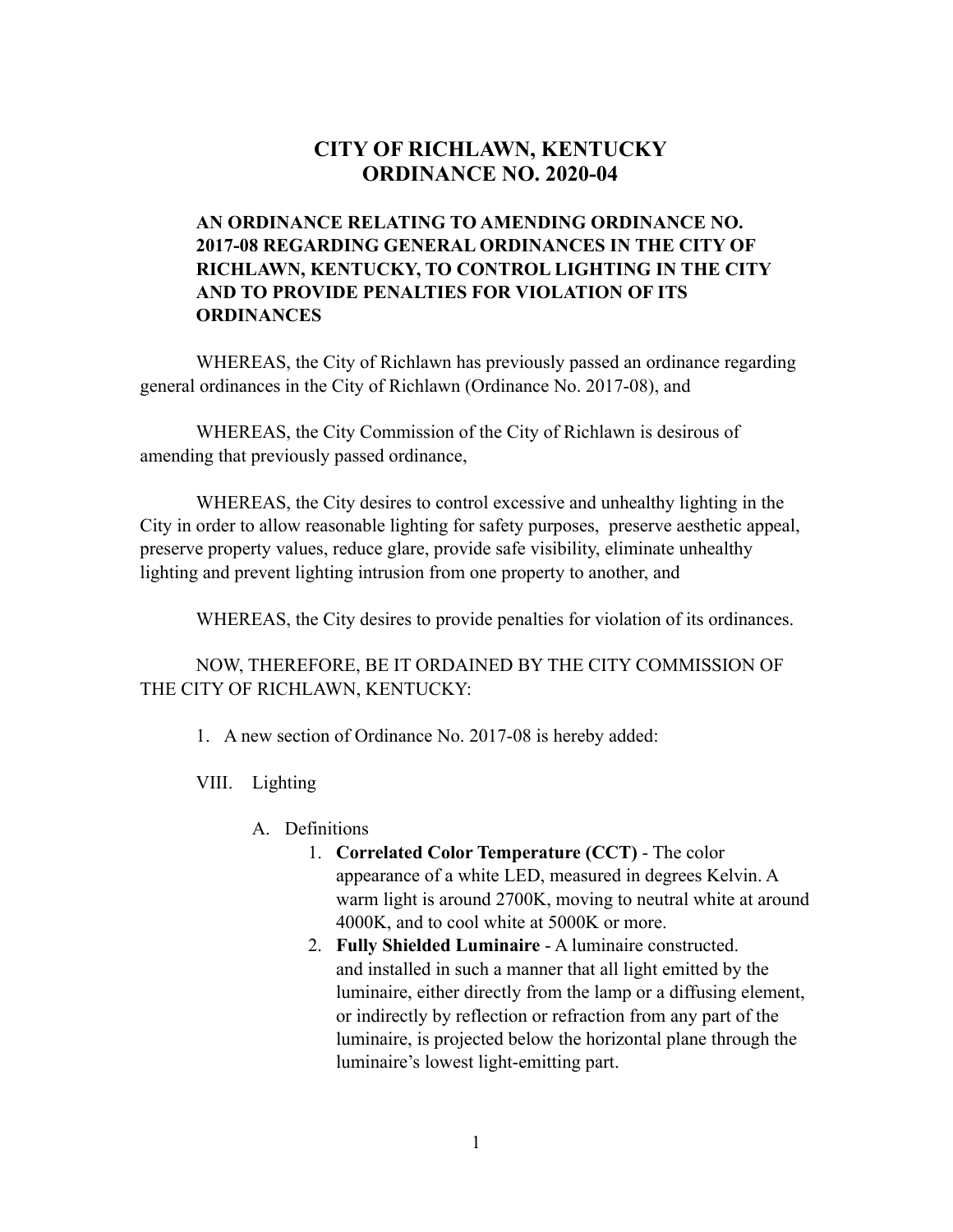- 3. **Glare**  Lighting entering the eye directly from luminaires or indirectly from reflective surfaces that causes visual discomfort or reduced visibility.
- 4. **Lamp**  A generic term for a source of light, often called a "bulb" or "tube".
- 5. **Landscape Lighting**  Lighting of trees, shrubs, other plant material or architectural features.
- 6. **LED**  Light Emitting Diode
- 7. **Light Trespass**  Light that falls beyond the property it is intended to illuminate.
- 8. **Lumen**  The unit of measure used to quantify the amount of light produced by a lamp or emitted from a luminaire.
- 9. **Luminaire**  The complete lighting unit (fixture), consisting of a lamp, or lamps, together with the parts designed to distribute the light, to position and protect the lamps, and to connect the lamps to the power supply.
- 10. **Unshielded Luminaire** A luminaire where emitted light is projected above the horizontal plane of the luminaire, either partially or wholly.
- B. Requirement and exceptions

All exterior lighting luminaires, whether freestanding or attached, on any property zoned residential in the City of Richlawn, shall be fully shielded and shall be pointed towards the ground. The following are exceptions to this requirement:

- 1. One or two unshielded luminaires at the front entrance to a house provided no one luminaire exceeds 1260 lumens (equivalent to a 100 watt incandescent lamp),
- 2. One or two unshielded luminaires at a rear entrance to a house provided no one luminaire exceeds 850 lumens (equivalent to a 60 watt incandescent lamp) and the total lumens omitted does not exceed 1000 lumens,
- 3. One or two unshielded luminaires at a side entrance to a house provided no one luminaire exceeds 500 lumens (equivalent to a 40 watt lamp) and the total lumens does not exceed 750 lumens,
- 4. One or two unshielded luminaires attached to the front of a garage provided no one luminaire exceeds 500 lumens and the total lumens does not exceed 750 lumens,
- 5. Directional flood lighting that is aimed so that direct glare from the lamp or the lamp itself is not visible from adjacent properties and which does not exceed 1260 lumens per luminaire,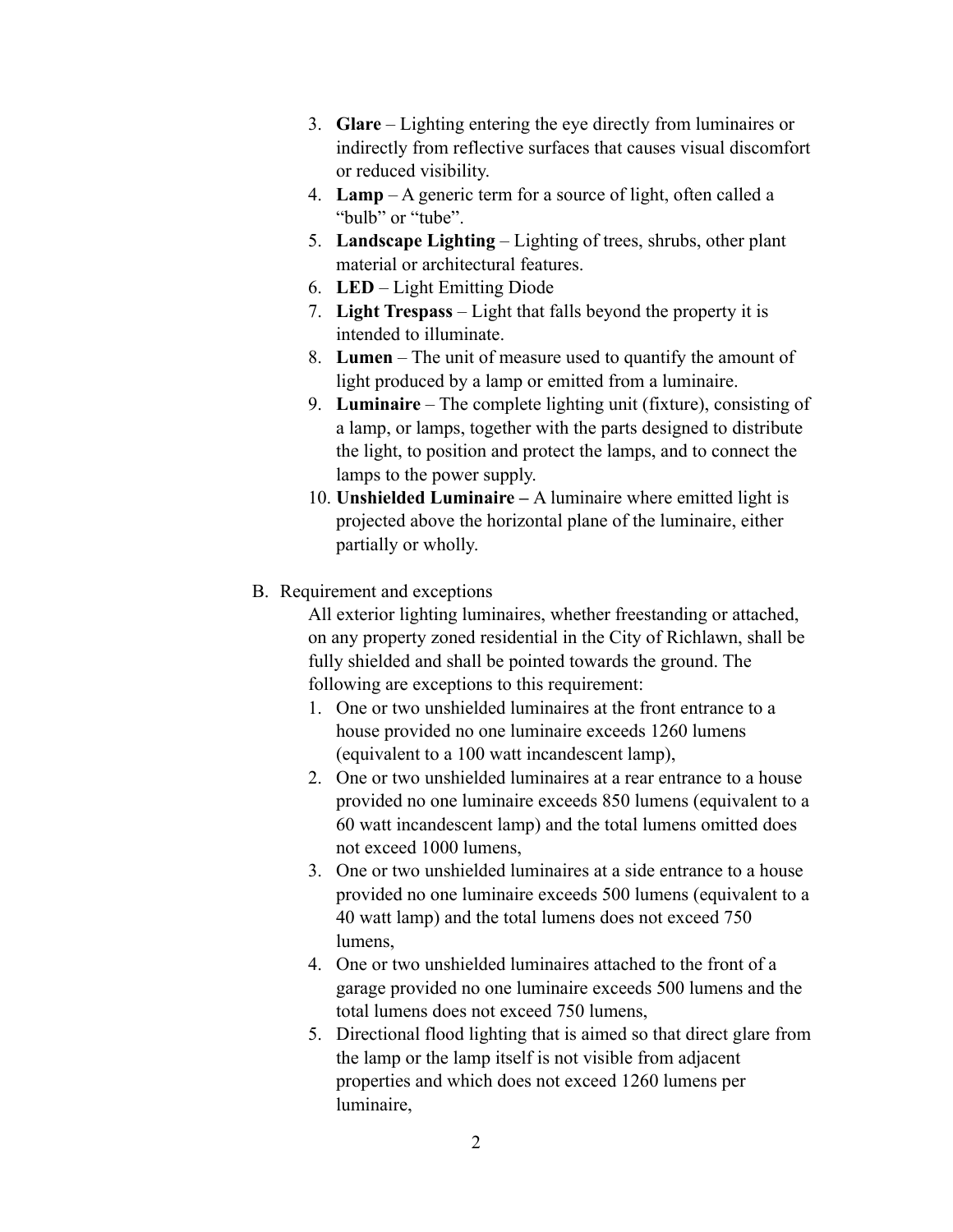- 6. Low voltage landscape lighting aimed away from adjacent properties which does not exceed 100 lumens per luminaire,
- 7. Lighting with a working vacancy sensor, where the sensor extinguishes the light no more than 15 minutes after the area is vacated,
- 8. Open flame gas lamps, and
- 9. A front yard post top luminaire which does not exceed 1260 lumens.
- C. Color temperature

No LED or metal halide lighting shall have a correlated color temperature (CCT) exceeding 3000 degrees Kelvin.

D. Pre-existing luminaires

No pre-existing luminaire or lamps shall be subject to the requirements of this ordinance except for any luminaires or lamps that cause glare or light trespass on adjacent properties or glare onto the public right-of-way. When new luminaires or lamps are installed on a property, they shall be subject to the requirements of this ordinance.

- 2. A new section of Ordinance 2017-08 is hereby added:
	- IX. Penalties

 Any person violating any provisions of the ordinances of the City of Richlawn shall be guilty of a violation and shall be fined up to \$250.00 for each offense at the discretion of the City Commission.

 This ordinance shall take effect from and after its passage and approval by the City Commission of the City of Richlawn and publication as required by law.

 $\mathcal{L}_\text{max}$  and  $\mathcal{L}_\text{max}$  and  $\mathcal{L}_\text{max}$  and  $\mathcal{L}_\text{max}$ 

Passed and approved by the City of Richlawn on the 16th day of November, 2020.

Mayor, City of Richlawn

ATTEST:

City Clerk

 $\mathcal{L}_\text{max}$